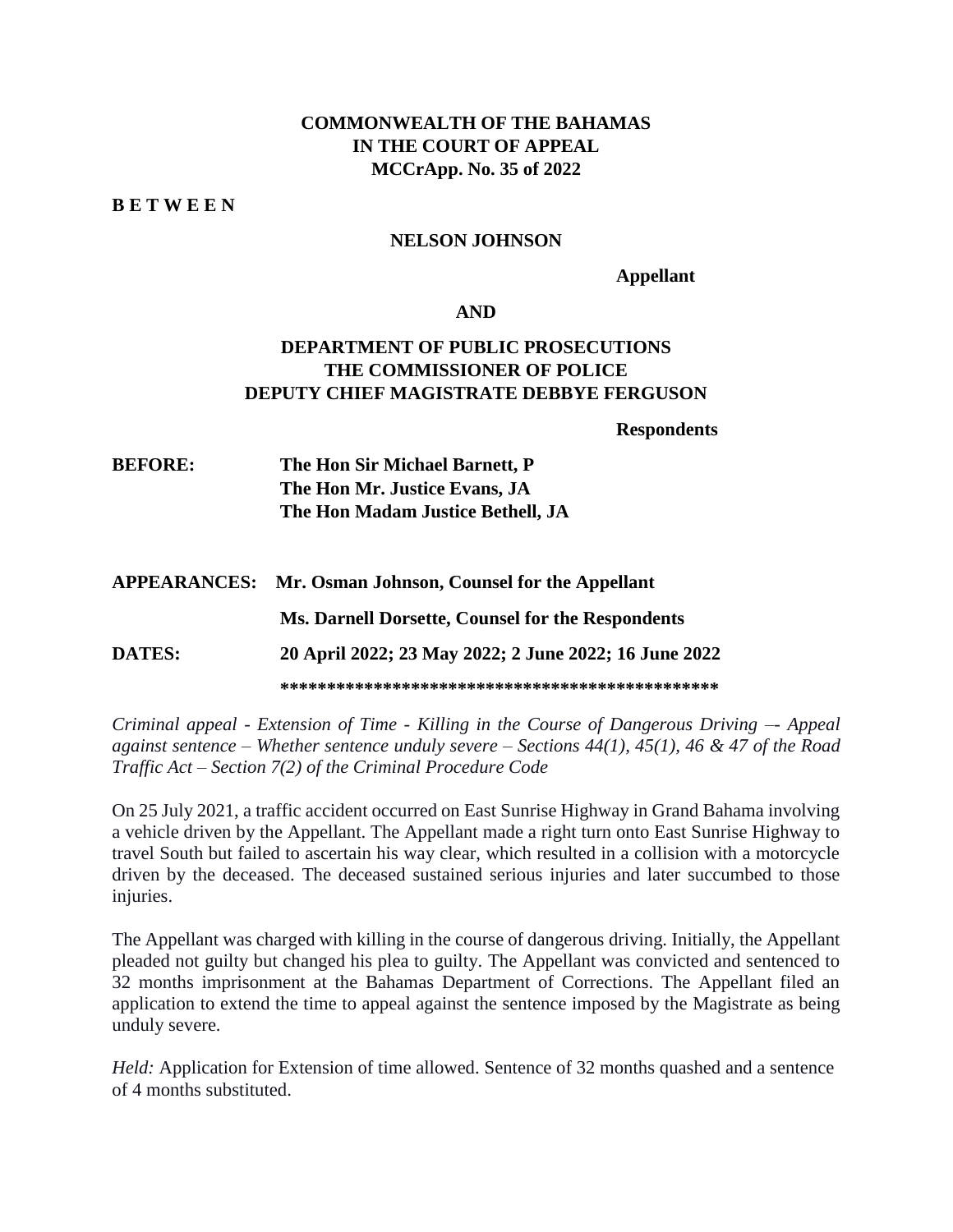According to Police Cpl 2709 Donovan Taylor's report, the collision assessment reveals that the Appellant "failed to ascertain his way clear before turning across East Sunrise Highway and entered the path of Mr. Yul Marche causing the collision and ultimately his death." The Police report does not, in the Court's view, disclose any indication that the Appellant drove in a manner dangerous to the public. There was no allegation of speeding or driving in a reckless manner. In the Court's view this is more consistent with careless driving.

The question for the Court's consideration is whether the Magistrate imposed a proper penalty in the circumstances of this case. The Court is of the view that the sentence imposed by the learned Magistrate in the circumstances of this case is unduly severe based on the authorities. Accordingly, given the circumstances, the Court has determined to quash the sentence imposed and substitute a sentence of four months effective from the date of conviction.

*Cooper v COP* SCCrApp. No. 38 of 2005 considered *Decarlo Rolle v COP* MCCrApp. No. 105 of 2010 considered *Director of Public Prosecutions and Andre Pedro Valdes* SCCrApp. No. 183 of 2019 considered *Pinder v. Commissioner of Police SC* [1996] BHS J. No. 116 considered

**\_\_\_\_\_\_\_\_\_\_\_\_\_\_\_\_\_\_\_\_\_\_\_\_\_\_\_\_\_\_\_\_\_\_\_\_\_\_\_\_\_\_\_\_\_\_\_\_\_\_\_\_\_\_\_\_\_\_\_\_\_\_\_\_\_\_\_\_\_\_\_\_\_\_\_\_\_\_**

**\_\_\_\_\_\_\_\_\_\_\_\_\_\_\_\_\_\_\_\_\_\_\_\_\_\_\_\_\_\_\_\_\_\_\_\_\_\_\_\_\_\_\_\_\_\_\_\_\_\_\_\_\_\_\_\_\_\_\_\_\_\_\_\_\_\_\_\_\_\_\_\_\_\_\_\_\_\_**

#### **REASONS FOR DECISION**

#### **Judgment delivered by The Honourable Mr. Justice Evans, JA:**

#### **The Appeal**

**1.** The Appellant filed a Notice of Appeal in this matter on 7 March 2022 wherein he sought appeal against sentence only. The salient portions of the aforesaid Notice provided as follows:

> **"TAKE NOTICE THAT the Court of Appeal will be moved so soon as Counsel can be heard on behalf of the above named Appellant on appeal from the whole of the Ruling and/or Decision of the Deputy Chief Magistrate Debbye Ferguson, dated December 28th 2021, whereby it was decided that the Appellant be sentenced and committed to the Bahamas Department of Correctional Services for a period of thirty-two (32) months on his guilty plea to the offence of Killing in the course of reckless or dangerous driving, and the Appellant prays to the Honorable Court of Appeal, FOR AN ORDER THAT:**

> **1. The learned Deputy Chief Magistrate's Decision as to sentence dated the 28th day of December 2021, be set**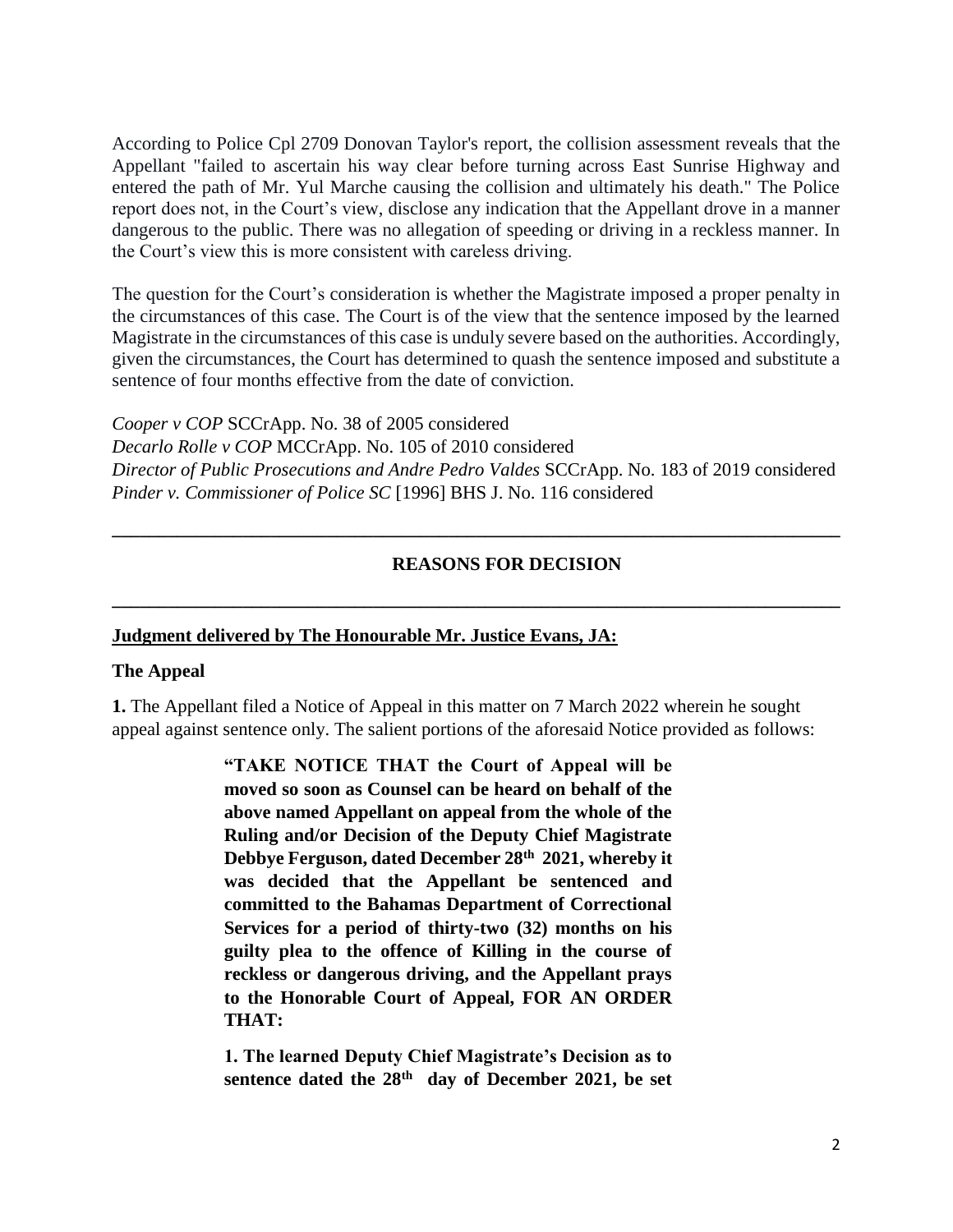**aside wholly or in such part as to the Honourable Court of Appeal deems just;**

**2. An Order that the Appellant be and is hereby discharged from custody at the Bahamas Department of Correctional Services forthwith;**

**3. ALTERNATIVELY, such relief as the Honourable Court of Appeal deems just pursuant to Article 28 of the Constitution of The Bahamas, 1973."**

**2.** The grounds on which the Appellant sought to rely were set out as follows:

**"1. The learned judge erred in law and in practice by failing to consider properly or at all the Appellant's personal history and circumstances, lack of prior convictions for offences of a similar nature and/or category, lack of pending matters before the Courts and/or lack of prior convictions for Road Traffic Offences, in its determination to sentence the Appellant to thirty-two (32) months in custody at the Bahamas Department of Correctional Services on his guilty plea for Killing in the course of reckless or dangerous driving. In all these circumstances the sentence rendered is unduly severe by any interpretation and must be set aside accordingly.**

**2. The learned judge erred in law and in practice by failing to recite the election to the Appellant to have the matter heard before the Magistrate's and/or Supreme Court at his arraignment. The learned judge ought to have explained to the Appellant that the matter for which he was charged could be tried before the Magistrate's and/or Supreme Court and should have allowed the Appellant the opportunity to elect the forum, with the result being that the decision itself is unsafe and/or unsatisfactory.**

**3. The learned judge erred in law and in practice by failing to adopt the discretionary power as to financial penalties in sentencing which is allowed by Section 44 of the Road Traffic Act, Chapter 220 and ought to have imposed a financial penalty and/or fine on the Appellant in accordance with the law.**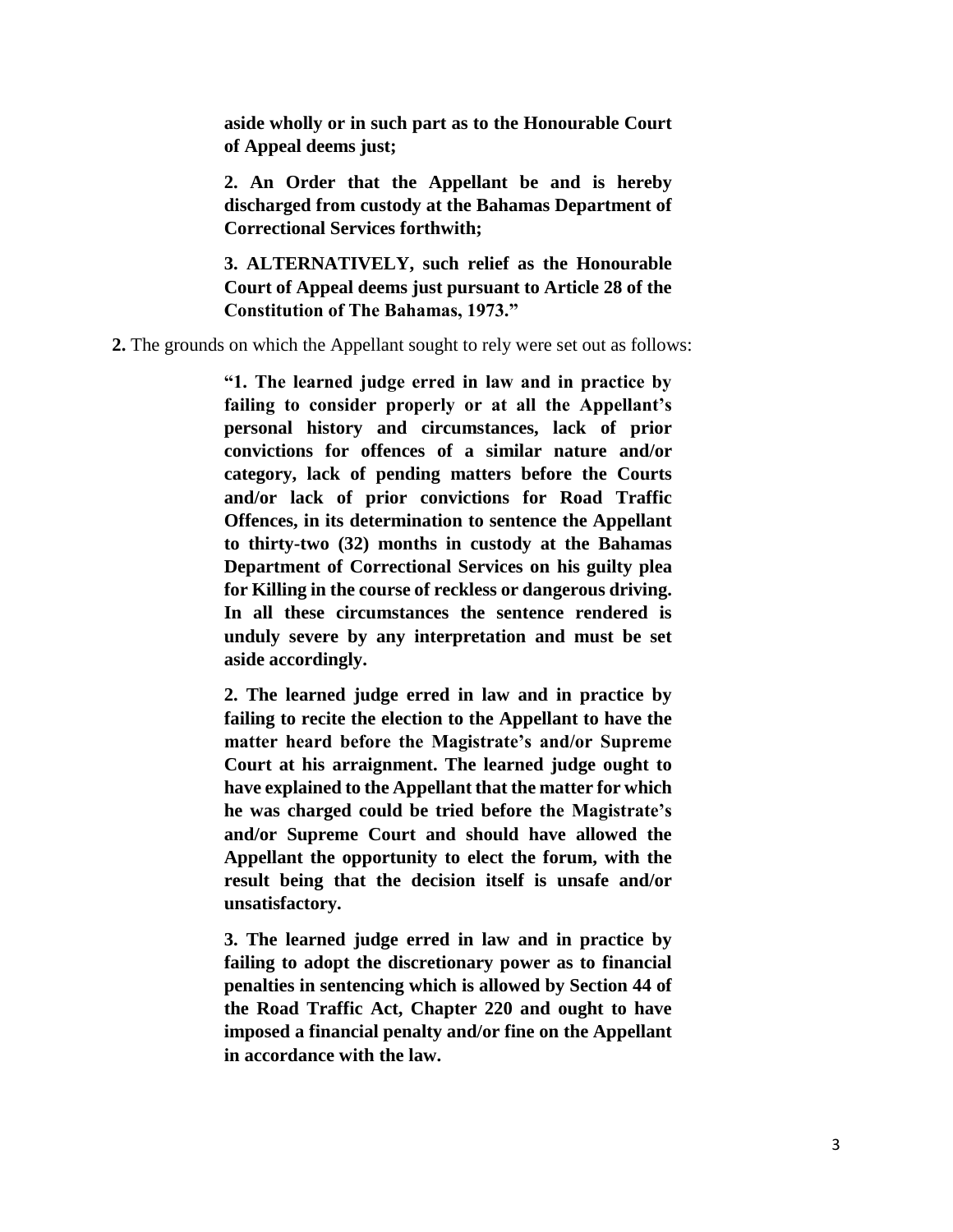**4. The learned judge erred in law and in practice by failing to consider properly or at all the individual circumstances relevant to the Appellant's case, the condition and use of the road, the accidental nature of what is alleged to have transpired in the matter and the lack of any aggravating features and/or circumstances which would justify a custodial sentence of thirty-two (32) months with regard to Section 44 of the Road Traffic Act, Chapter 220.**

**5. The learned judge ought to have held that the individual circumstances of the case, the accidental nature of what is alleged and the lack of aggravating features and/or circumstances do not warrant and/or justify any custodial sentence and/or a custodial sentence significantly lower than thirty-two (32) months.**

**6. The learned judge erred in law and in practice by failing to consider properly or at all the requisite sentencing guidelines for the offence of Killing in the course of reckless or dangerous driving and especially as they pertain to first time offenders like the Appellant. The learned judge ought to have held that the Appellant was entitled to leniency and/or a reduction in any sentence levied by the Court due to his status as a first time offender.**

**7. The learned judge erred in law and in practice by failing to adopt properly or at all the common law principles and position of the Courts as it concerns penalties and/or sentences handed down in recent decisions concerning Killing in the course of reckless or dangerous driving in this jurisdiction.**

**8. The learned judge ought to have applied the ratio(s) from recent decisions in the domestic Magistrates' Courts in which fines and/or other non-custodial penalties were applied to Defendants who plead guilty and/or were convicted of the offence of Killing in the course of reckless or dangerous driving.**

**9. The learned judge erred in law and in practice by failing to consider properly or at all the availability of alternative sentencing and/or penalty options as it concerns Killing in the course of reckless or dangerous**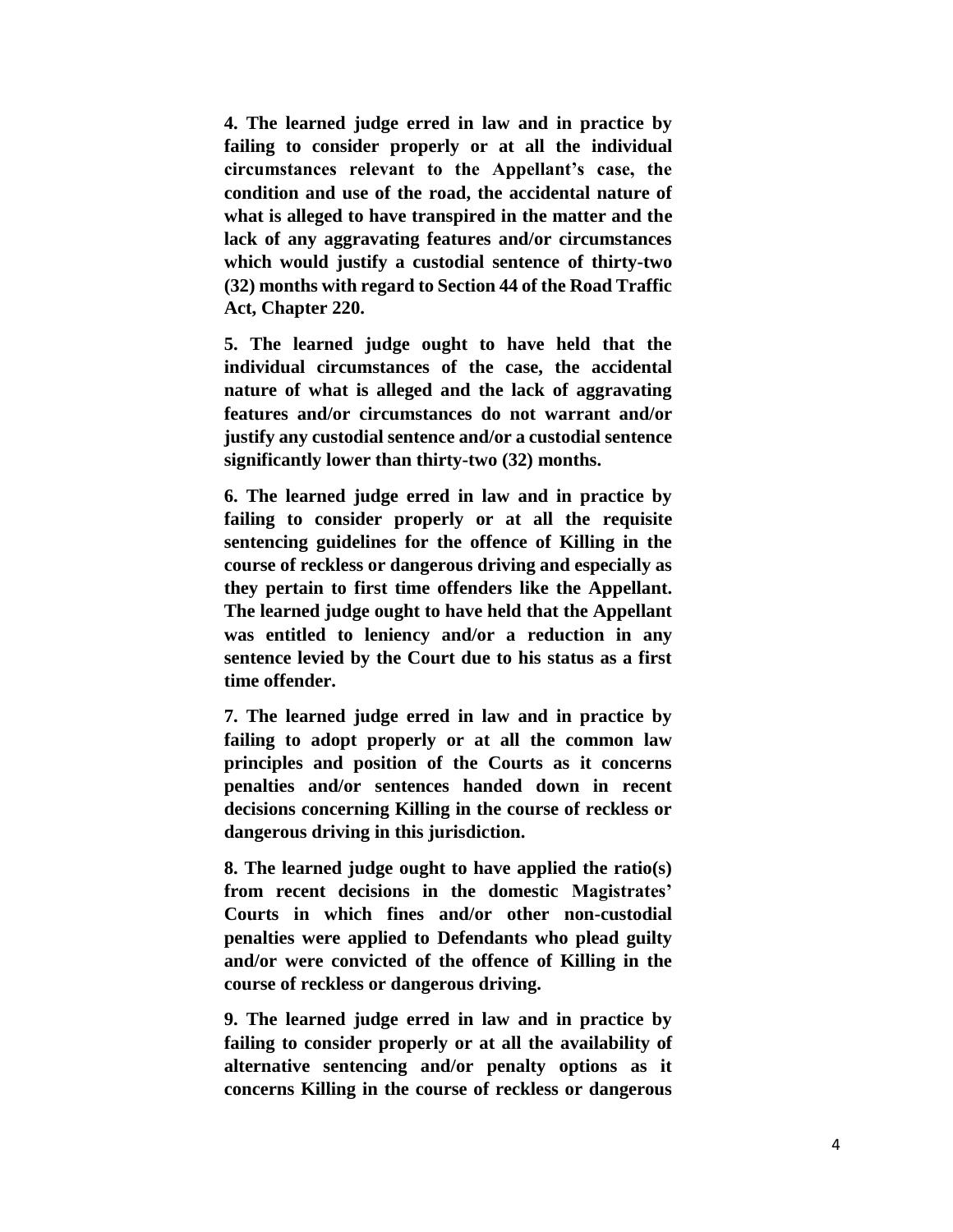**driving. The Learned Judge ought to have held that the Appellant was eligible to receive a fine, community service, an order for restitution and/or a separate penalty not involving a custodial sentence and with reference to Section 44 of the Road Traffic Act, Chapter 220.**

**10. The learned judge erred in law and in practice by failing to adopt properly or at all the requisite credit which is always given to Defendants who enter a guilty plea before the commencement of trial proceedings. The learned judge ought to have held that the Appellant was entitled to a reduction in any sentence levied by the Court and in lieu of an early guilty plea**

**11. The learned judge erred in law and in practice by sentencing the Appellant to thirty-two (32) months in custody at the Bahamas Department of Correctional Services, a sentence which by any interpretation can be considered unduly severe."**

**3.** After hearing full submissions from the parties we allowed the appeal and substituted a sentence of four (4) months which was the time the Appellant had already spent in custody. We also promised to put our reasons for our decision already made in writing and this we do now.

## **Background facts**

**4.** On Sunday, 25 July 2021, at about 8:00 p.m., a traffic accident occurred on East Sunrise Highway. The vehicles involved were a grey 2012 Ford Fusion, licence plate SG0826, registered to Freelance Auto and driven by the Appellant. The Appellant made a right turn on East Sunrise Highway but "failed to ascertain his way clear" and collided with a Red and White Honda XR-650L motorcycle, licence plate 0292, registered to Felicia Longley driven east along East Sunrise Highway by the deceased. The deceased sustained "serious injuries" to his head and body and he was transported to the Rand Memorial Hospital for treatment. On Monday, 2 August 2021, at about 9:15 p.m., the deceased succumbed to his injuries.

**5.** The Appellant was subsequently charged with killing in the Course of Dangerous Driving contrary to Section 44 (1) of the Road Traffic Act, Chapter 220.

**6**. On 21 December 2021, the defendant appeared, unrepresented, before the Deputy Chief Magistrate in Freeport, Grand Bahama, Ms. Debbye Ferguson, in Magistrate Court No. 1, where he elected summary trial and pleaded not guilty. He was granted bail in the amount of \$10,000.00.

**7**. On 22 December 2021 the Appellant appeared before the court again and changed his plea to guilty. He was then convicted and sentenced to 32 months imprisonment at the Bahamas Department of Correctional Services.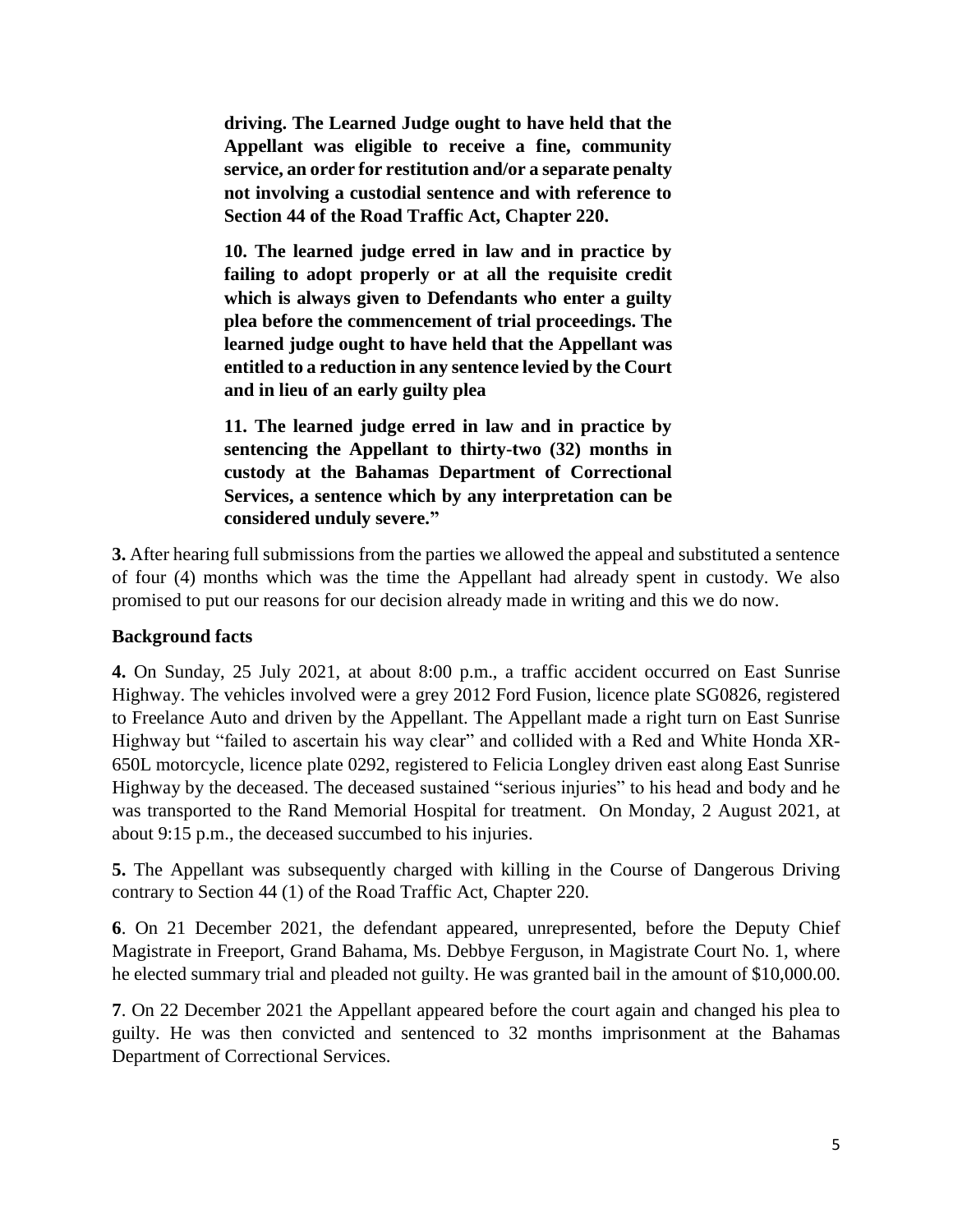#### **The Extension of time**

**8**. As is noted the Appellant was convicted and sentenced on 22 December 2021 but did not file his appeal until 7 March 2022 and thus was well out of time. However, the Respondents properly conceded that in the circumstances of this case the extension should be granted and the appeal be dealt with. In those circumstances we granted the extension and proceeded to deal with the substantive appeal.

### **The submissions on appeal**

**9.** Ms. Dorsette who appeared for the Respondents submitted that although it was conceded that the 32 months sentence imposed was unduly severe a custodial sentence of one (1) year would be appropriate. Mr. Johnson on behalf of the Appellant did not agree so the matter proceeded with submissions as to what the proper order should be, the 32 months having been quashed.

**10.** Sections 44(1) and 45(1) of the Road Traffic Act provides**:** 

**"44. (1) Any person who causes the death of another person by the driving of a motor vehicle on a road recklessly, or at a speed or in a manner which is dangerous to the public, having regard to all the circumstances of the case, including the nature, condition and use of the road, and the amount of traffic which is actually at the time, or which might reasonably be expected to be, on the road, shall be guilty of an offence and shall be liable on conviction therefor on information in the Supreme Court to a fine not less than five thousand dollars but not exceeding ten thousand dollars or to imprisonment for a term of four years, or to both the fine and imprisonment."**

**…**

**45. (1) If any person drives a motor vehicle on a road recklessly, or at a speed or in a manner which is dangerous to the public, having regard to all the circumstances of the case, including the nature, condition and use of the road, and to the amount of traffic which actually is at the time, or which might reasonably be expected to be on the highway, he shall be liable on summary conviction therefor to a fine of five thousand dollars or to imprisonment for a term of one year, or to both the fine and imprisonment." [Emphasis Added]**

**11.** Section 7(2) of the Criminal Procedure Code provides that: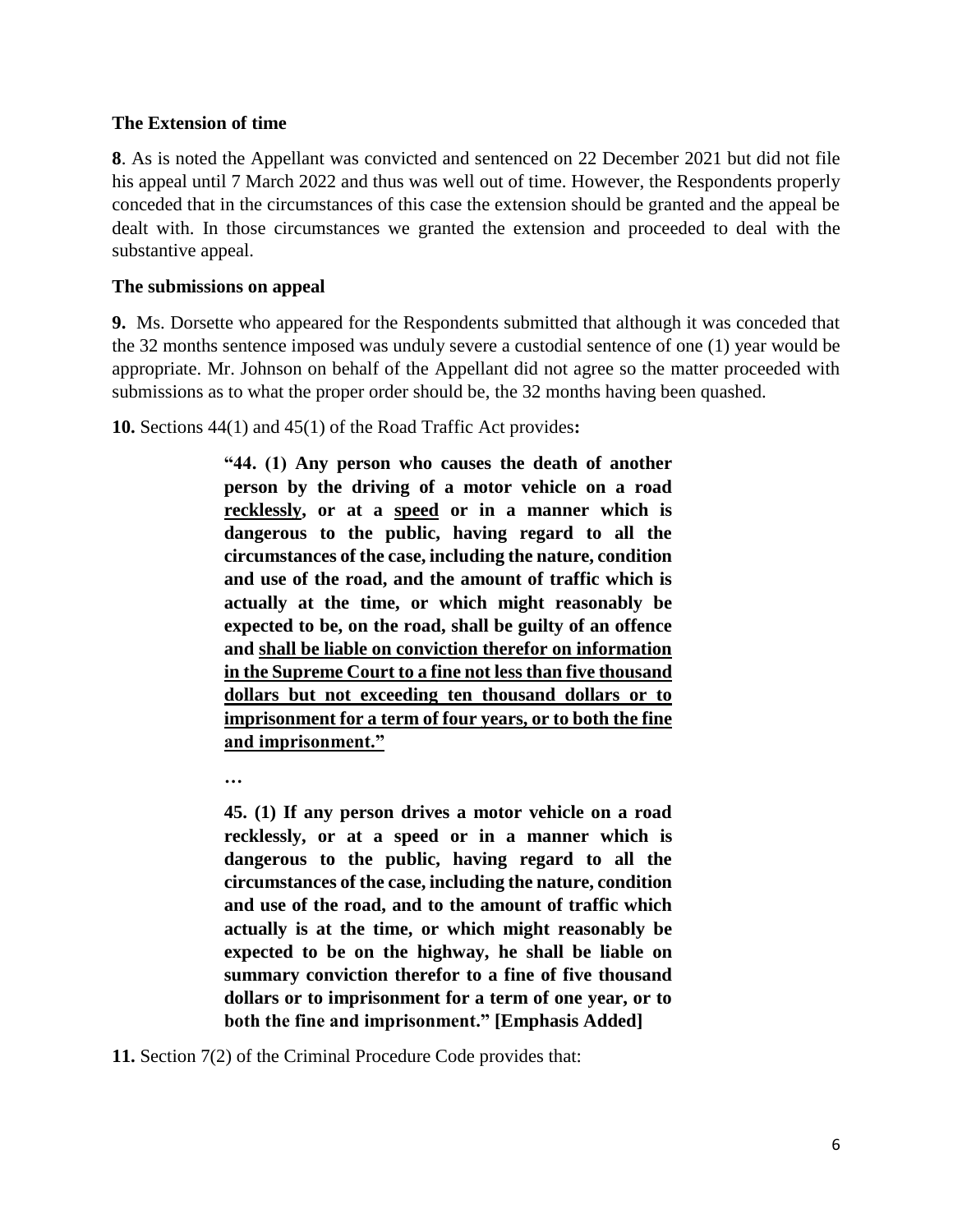**"(2) When a magistrate's court presided over by the Chief Magistrate or by a stipendiary and circuit magistrate is exercising the jurisdiction conferred by section 214 of this Code, to try summarily certain cases which are also triable upon information, the court shall have power, where warranted by law, to pass a sentence of imprisonment not exceeding seven years and to impose a fine not exceeding ten thousand dollars upon any person convicted by the court exercising such jurisdiction and shall have and may exercise all other powers vested in the Supreme Court by sections 119 to 124 (inclusive) of the Penal Code".**

**12**. It appears that certain amendments have been passed relative to this offence but those amendments postdate the trial which is the subject of this appeal and thus have no bearing on this case.

**13**. We note that Counsel for the Appellant has filed what purports to be 11 grounds of appeal. However, in our view the only real ground which warrants consideration is ground 11 which alleges that:

> '**The learned judge erred in law and in practice by sentencing the Appellant to thirty-two (32) months in custody at the Bahamas Department of Correctional Services, a sentence which by any interpretation can be considered unduly severe."**

**14.** Mr. Johnson submitted that in the circumstances of this case a fine would have been the appropriate sentence. In support of this submission he referred us to the case of **Director of Public Prosecutions and Andre Pedro Valdes** SCCrApp No. 183 of 2019. In that case, this Court (differently constituted) had for consideration an appeal by the Crown against a sentence by a trial judge in the Supreme Court wherein a convict was fined \$2,500.00 (two thousand five hundred dollars) or one year imprisonment on a conviction for manslaughter by negligence contrary to section 293 of the Penal Code. The Court quashed the fine and substituted a sentence of 12 months imprisonment.

**15**. Isaacs, JA delivering the decision of the Court observed as follows:

**"27. The appellant submits that the Judge erred by passing a sentence on the respondent that was appropriate perhaps for the offence of killing in the course of dangerous driving but not for the more serious offence of manslaughter by negligence. As evidence of this contention, Counsel for the appellant, Ms. Janessa Murray, adverted our attention to page 29 of the transcript where the Judge made mention of a 2013**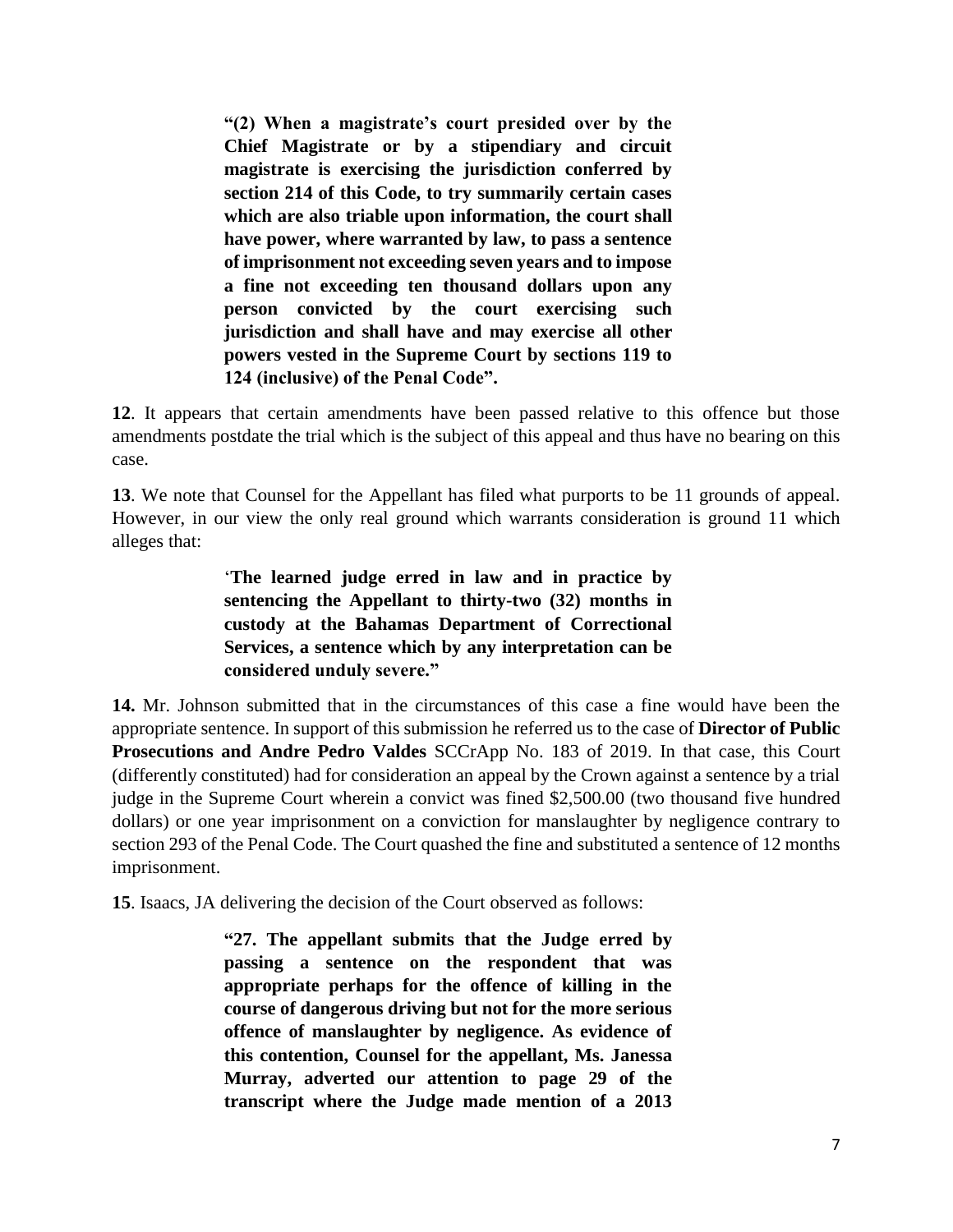**Supreme Court case,** *R v Elena Sparta***, 2013 (unreported) she heard and imposed a fine of \$8,000 or one year's imprisonment; and possibly using that case as a precedent for sentencing the respondent. The difficulty identified by Ms. Murray was that Sparta involved the offence of killing in the course of dangerous driving. The appellant argued that the "differing elements of the offences, level of culpability required and maximum sentences allowed is distinct and should not have been a consideration for guidance" by the Judge.** 

**28. There is merit in the appellant's complaint. In** *R v Brown* **[2001] BHS J. No. 43 two police officers were charged with manslaughter by negligence and killing in the course of dangerous driving. The brief facts were that both officers were engaged in an apparent race in their respective patrol cars traveling east on John F. Kennedy Drive, side by side, one of them in the lane for vehicles traveling west. While attempting to return to his proper lane due to oncoming traffic, the driver lost control of his vehicle and crashed into a tree, killing his front seat passenger. The evidence led at the trial suggested that the crashed vehicle was traveling at a rate of speed of at least 67 m.p.h., on a stretch of road that had a speed limit of 45 m.p.h. 29. At the close of the Prosecution's case, a no case to answer submission was made on behalf of both defendants. Isaacs, J (A'g) found that the officer who crashed had a case to answer on both counts; but that the other officer would only be called upon to answer the killing in the course of dangerous driving charge as a prima facie case on the manslaughter charge had not been made out. At paragraph 3, Isaacs, J (A'g) opined:**

> **12. "3 Section 310 of Ch. 77 states that "whoever causes the death of another person by any unlawful harm is guilty of manslaughter. If the harm was negligently caused, he is guilty only of manslaughter by negligence". I am of the view that the degree of culpability and blameworthiness involved in this charge is greater than that necessary for a finding of guilt on a s. 44(1) charge."**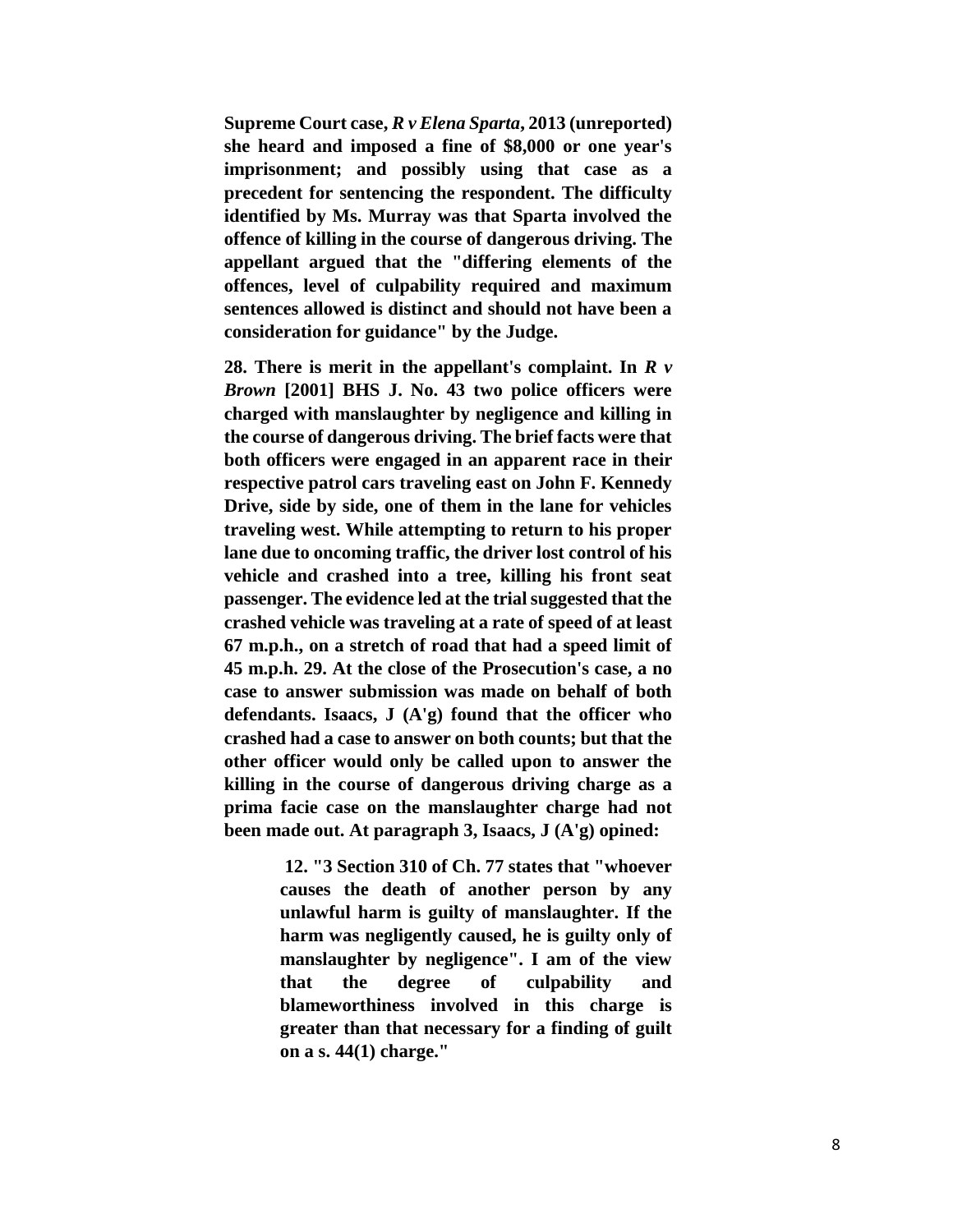**16.** Mr. Johnson contended that having regard to this Court's imposition of a one year sentence in **Valdes** which related to a more serious offence it was clearly unreasonable for the Magistrate in this case to impose a sentence of 32 months on a conviction for a lesser offence. He submitted that a custodial sentence was not warranted in this case.

**17**. Whereas we understand the logic of this submission we are also cognizant of the fact that in reviewing a sentence the circumstances of each case must be considered to ascertain whether there are factors which justify the sentence in that particular case. In conducting that exercise in this particular case there was a matter of concern which became evident to us relative to the particular charge to which the Appellant pleaded guilty.

## **Discussion**

**18.** As noted earlier the Appellant was charged with and pleaded guilty to the offence of killing in the course of dangerous driving contrary to section 44(1) of the Road Traffic Act. The terms of that provision have been set out in paragraph 10 above. However, the emphasis is on persons

> "**who causes the death of another person by the driving of a motor vehicle on a road recklessly, or at a speed or in a manner which is dangerous to the public, having regard to all the circumstances of the case, including the nature, condition and use of the road, and the amount of traffic which is actually at the time, or which might reasonably be expected to be, on the road,…" [Emphasis Added]**

**19.** It follows that this definition would cover persons who drive at speeds in excess of the permitted limits; who overtake other vehicles when it is clearly not safe to do so; fail to adhere to traffic lights and safety crossings; and basically driving with deliberate disregard for the safety of other road users. In essence persons who are reckless in that they drive in a manner which they know to be dangerous but do so in any event.

**20.** According to the report of Police Cpl 2709 Donovan Taylor the determination of the investigation was as follows**:**

> **"Based on the interview of the driver Nelson Johnson, his statement and physical evidence found at the scene of the accident, it is my view that Mr. Johnson failed to ascertain his way clear before turning across East Sunrise Highway and entered the path of Mr. Yul Marche causing the collision and ultimately his death. As a result, Nelson Johnson is at fault for the accident and should be charged with Causing Death in the Course of Dangerous Driving contrary to Section 44 (1) of the Road Traffic Act, Chapter 220." [Emphasis Added]**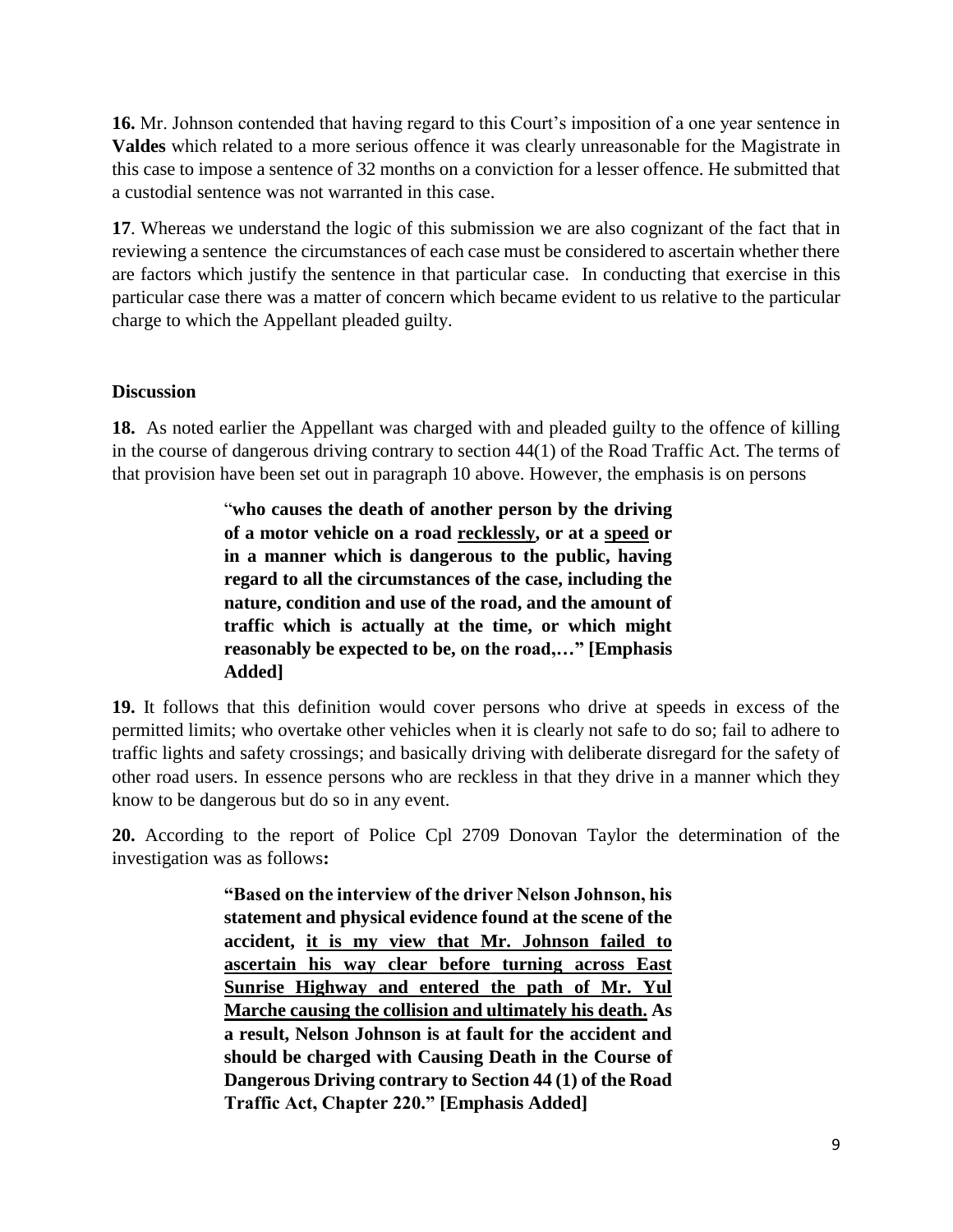**21.** The details of the Police report does, not in our view, disclose any indication that the Appellant drove in a manner dangerous to the public. There was no allegation of speeding or driving in a reckless manner. The assessment was that he "**failed to ascertain his way clear before turning across East Sunrise Highway and entered the path of Mr. Yul Marche causing the collision**  and ultimately his death." This, in our view, is more consistent with careless driving.

**22**. Section 46 of the Road Traffic Act provides that:

**"46. If any person drives a vehicle on a road without due care and attention or without reasonable consideration for other persons using the road, he shall be guilty of an offence and liable on summary conviction therefor to a fine of two hundred dollars."**

**23.** Section 47 of the Road Traffic Act is significant and is in the following terms:

**"47. Any person charged in any court —**

**(a) with an offence under section 44 of this Act (which relates to killing in the course of reckless or dangerous driving) may be convicted either of that offence, or without further charge, of an offence under section 45 of this Act (which relates to reckless or dangerous driving), or of an offence under section 46 of this Act (which relates to careless driving);**

**(b) with an offence under section 45 of this Act, may be convicted under that section, or without further charge of an offence under section 46 of this Act; and shall be liable to be punished accordingly." [Emphasis Added]**

**24.** Section 47 in our view provided the Magistrate with the ability to convict the Appellant under section 46 without the need for further charge or amendment if the facts dictated that course of action.

**25**. It is important to note that the Appellant appeared unrepresented before the Magistrate and after initially pleading not guilty, he reappeared the following day and the Magistrate's notes reveal that the charges were read to him again and he pleaded guilty. The record does not reflect that the facts were put to him for his agreement. Ms. Dorsette submitted that the presumption is that they were read to him and he does not assert otherwise. The real difficulty, however, is that even if we accept that they were read we do not know the contents thereof.

**26**. In these circumstances all that we have is the report from the Police who investigated the accident which concludes that the Appellant "**failed to ascertain his way clear before turning across East Sunrise Highway and entered the path of Mr. Yul Marche causing the collision and ultimately his death."**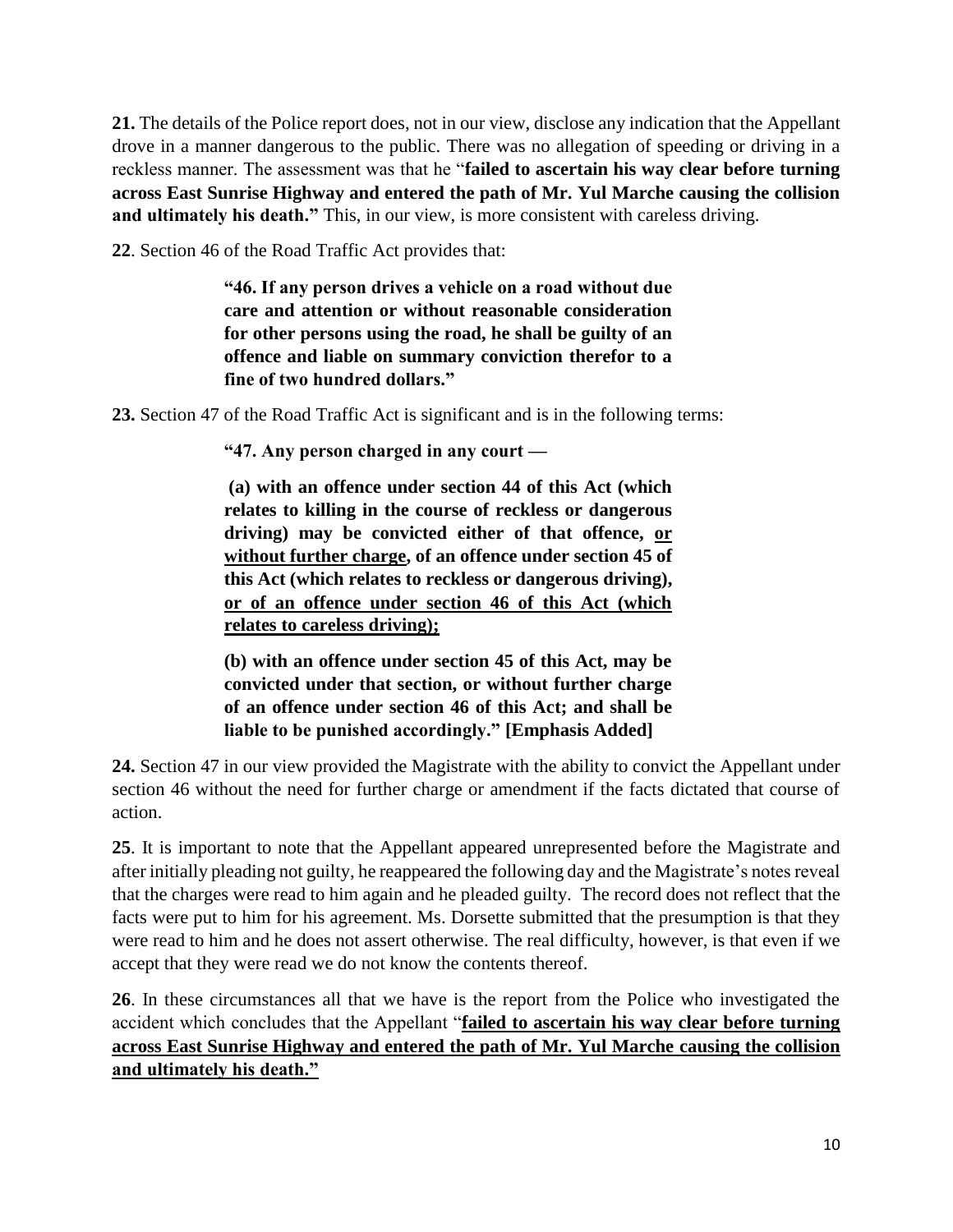**27.** We note here that the Appellant has not appealed his conviction and this is not surprising as he was convicted on his guilty plea. The question for our resolution is what was the proper penalty to be imposed in the circumstances of this case? We are of the view that the concession made by Ms. Dorsette on behalf of the Crown is properly made and that the sentence imposed by the learned Magistrate in the circumstances of this case is unduly severe. The authorities show this to be so.

**28.** In the case of **Pinder v. Commissioner of Police** SC [1996] BHS J. No. 116 The Appellant was convicted of two counts of killing in the course of dangerous driving contrary to section 44(1) of the Road Traffic Act, Ch 204: one count alleging driving at a speed dangerous to the public; the other alleging driving in a manner dangerous to the public. On the offence of killing in the course of driving in a manner dangerous to the public the appellant was sentenced to a fine of \$5000.00 or 3 months in prison and, in addition, his driver's licence was suspended for 6 months.

**29.** We note also the case of **Cooper v COP** SCCrApp. No. 38 of 2005 a case of killing in the course of dangerous driving. The facts were that around 8.30 p.m. on Friday, 23 January 2004, a collision occurred between the car driven by the appellant and the tour bus driven by Mr. Karl Ferguson at Seahorse Road in Freeport, Grand Bahama. As a result of that collision, Mrs. Dottie Lou Powell, a passenger in the taxi, was killed and other passengers as well as the taxi driver were injured. On 28 April 2004, the appellant was charged with the offence of killing in the course of dangerous driving, contrary to section 44(1) of the Road Traffic Act (Ch. 220). At the conclusion of the trial the learned Magistrate convicted the appellant of the charge and three weeks later, sentenced her to a fine of \$5,000.00 or one year's imprisonment in default of the fine. The decision was affirmed on appeal.

**30.** Finally, the case of **Decarlo Rolle v COP** MCCrApp. No. 105 of 2010 another case of killing in the course of dangerous driving. The appellant was driving along with five passengers from Freeport to East End. Whilst driving the appellant ran off the road and into the nearby bushes. As a result of the accident three of the passengers were killed. The appellant was convicted of three counts of killing in the course of dangerous driving and was sentenced to one year on each count to run consecutively. On appeal the Appeal was allowed and sentences varied to one year to run concurrently.

# **Conclusions**

**31.** We have not been provided with a ruling from the Magistrate which sets out the rationale for the sentence which she imposed. In our view she did not take proper advantage of the facts which were provided in the Police report. If she had done so she would not have imposed the sentence which she did.

**32**. We do not accept the submission of Ms. Dorsette that a sentence of one year would be appropriate in this case. The facts do not support such a finding. The case of **R v Elena Sparta** 2013 (unreported) on which she relies does not assist as the primary penalty in that case was a fine of eight thousand Dollars (\$8,000.00) and the one year imprisonment would only apply if the fine was not paid.